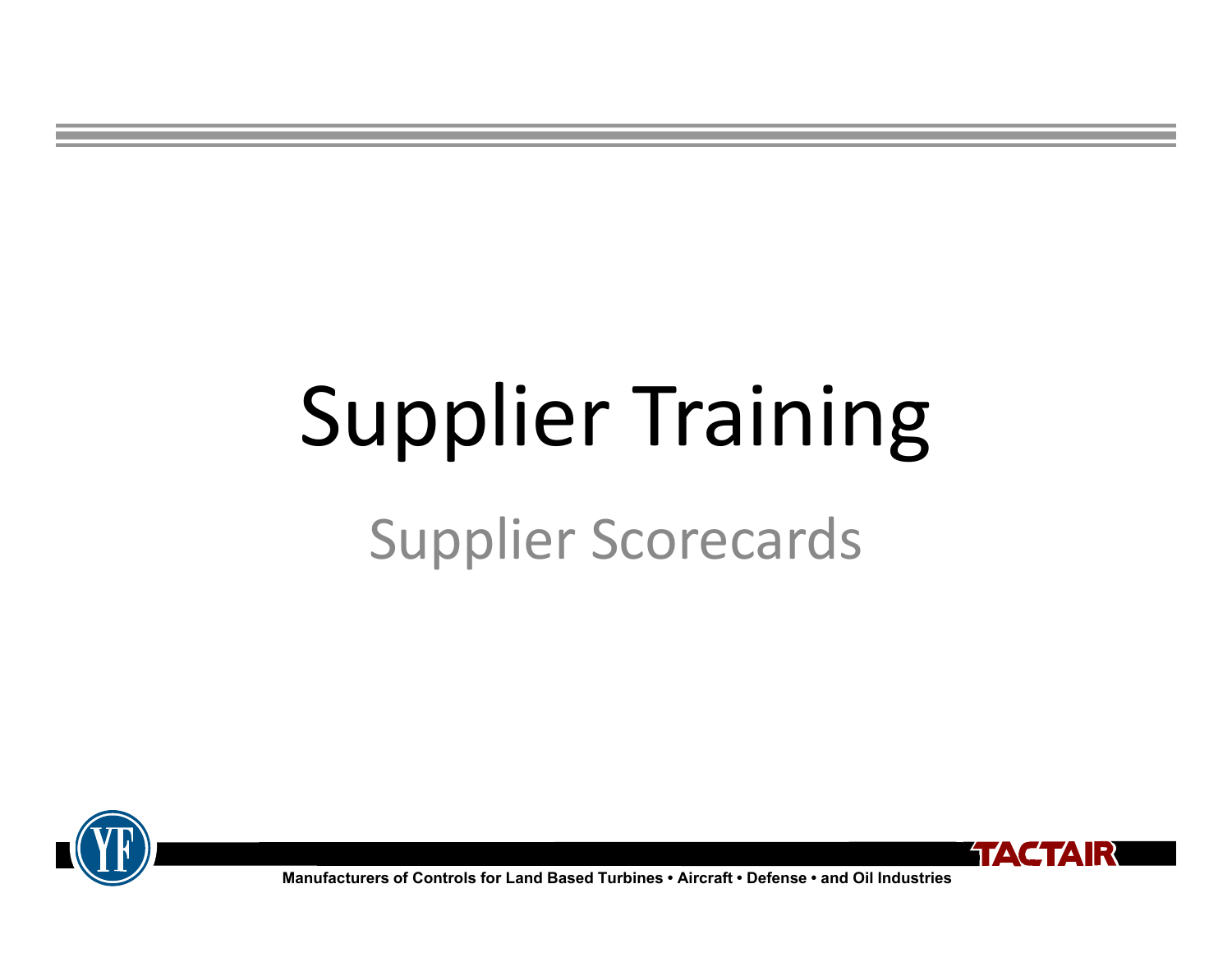$\equiv$  Supplier Scorecards

Both at Young & Franklin and Tactair, our goal is to work with our suppliers to help avoid problems and help towards continuous improvement.

We have developed the following training document to explain our Supplier Scorecard Process and to highlight how we would like to use your quarterly report to identify issues and drive improvements.

*Note: This document is for reference only and does not supersede official communication*



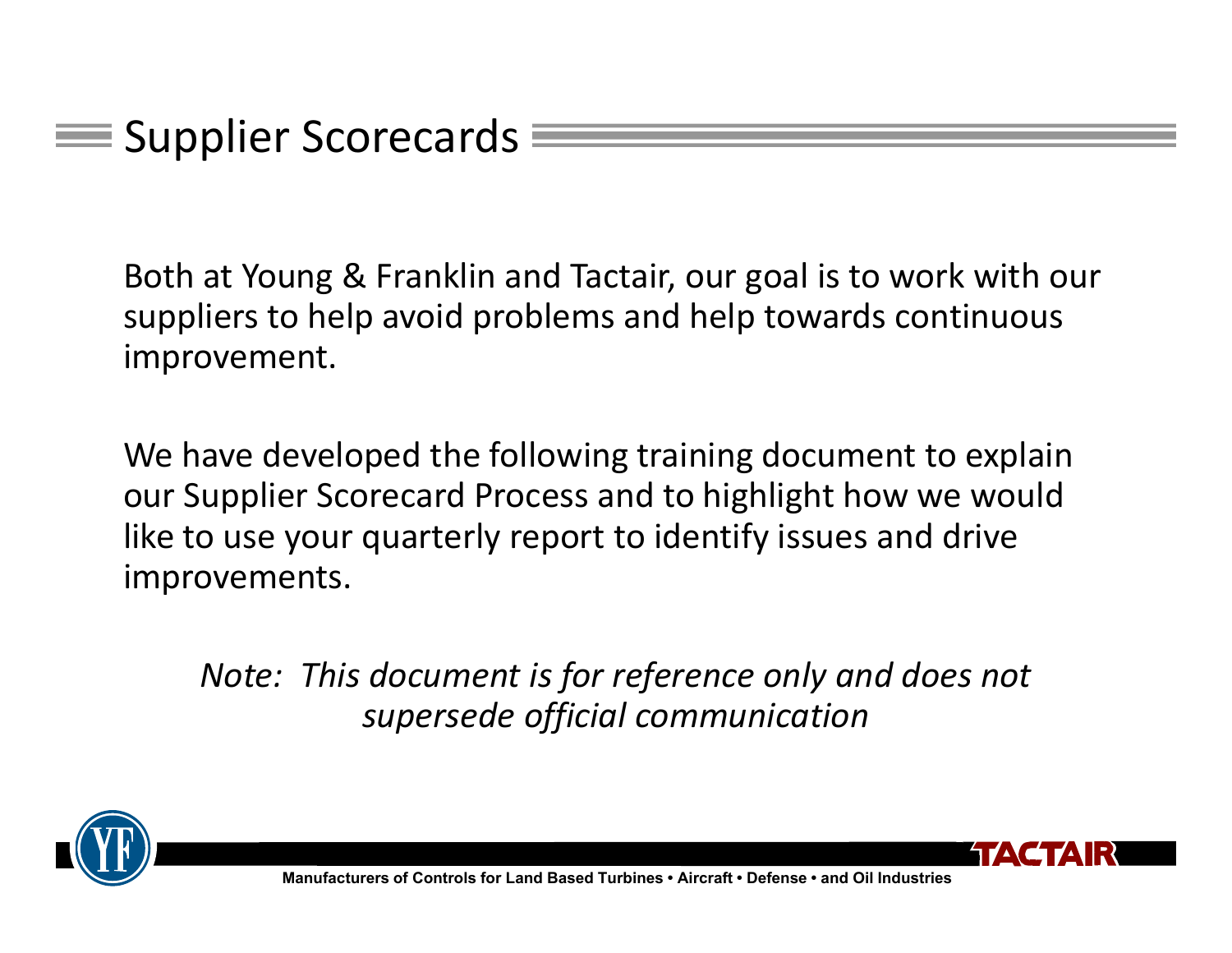#### Continuous Improvement

- $\bullet$  Although we will use the scorecards to help us make sourcing decisions, our primary focus is continuous improvement.
- We are looking for supplier response with plans to meet or exceed our targets and show visible improvements.
- If you have any questions or suggestions about the metrics and data integrity, please don't hesitate to contact your buyer.



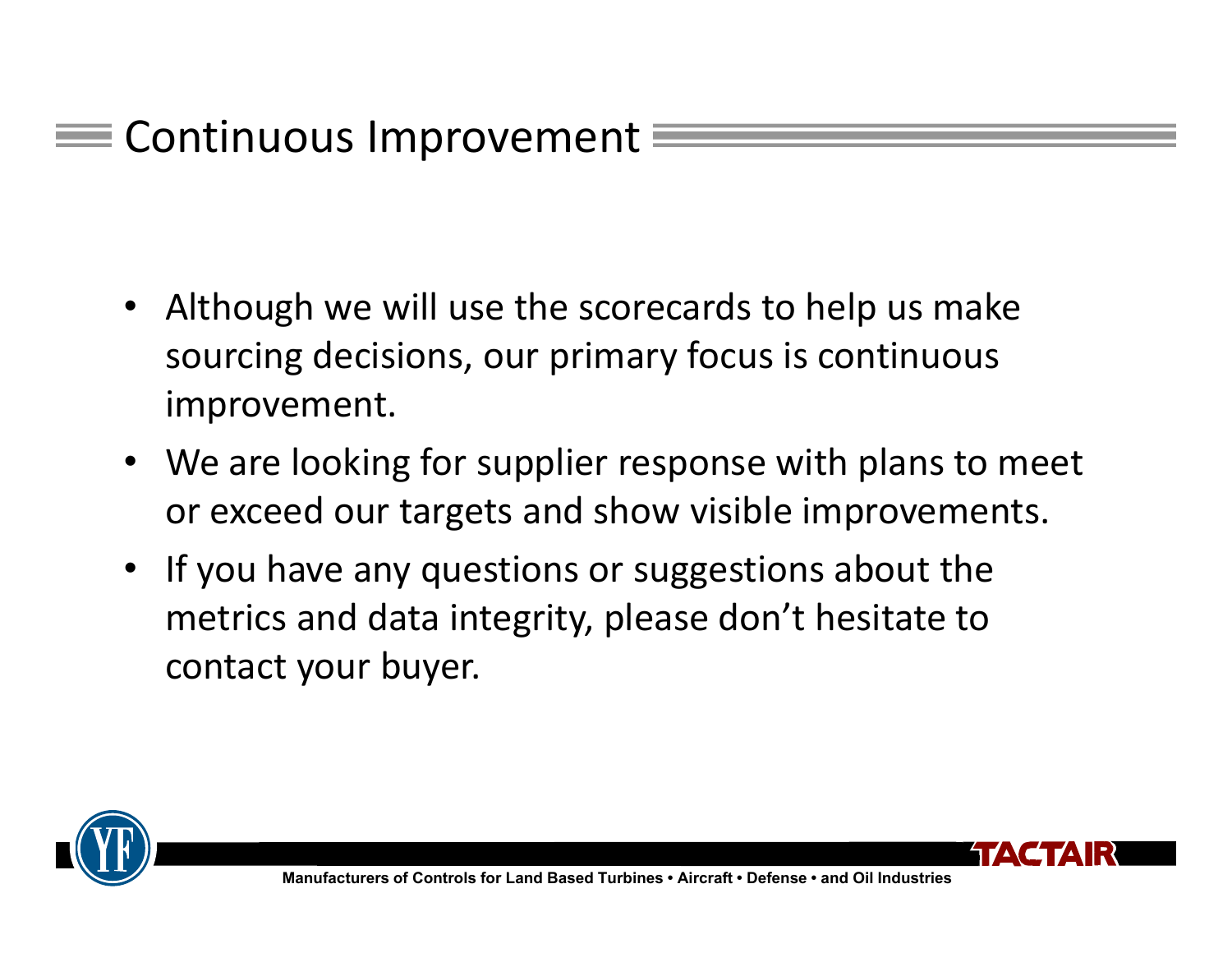- Reports are reviewed by Purchasing and Quality and emailed to suppliers quarterly.
- We track % Lot Accepted and % On Time To Promise.
- Additional metrics better breakdown performance trends and help with continuous improvement.



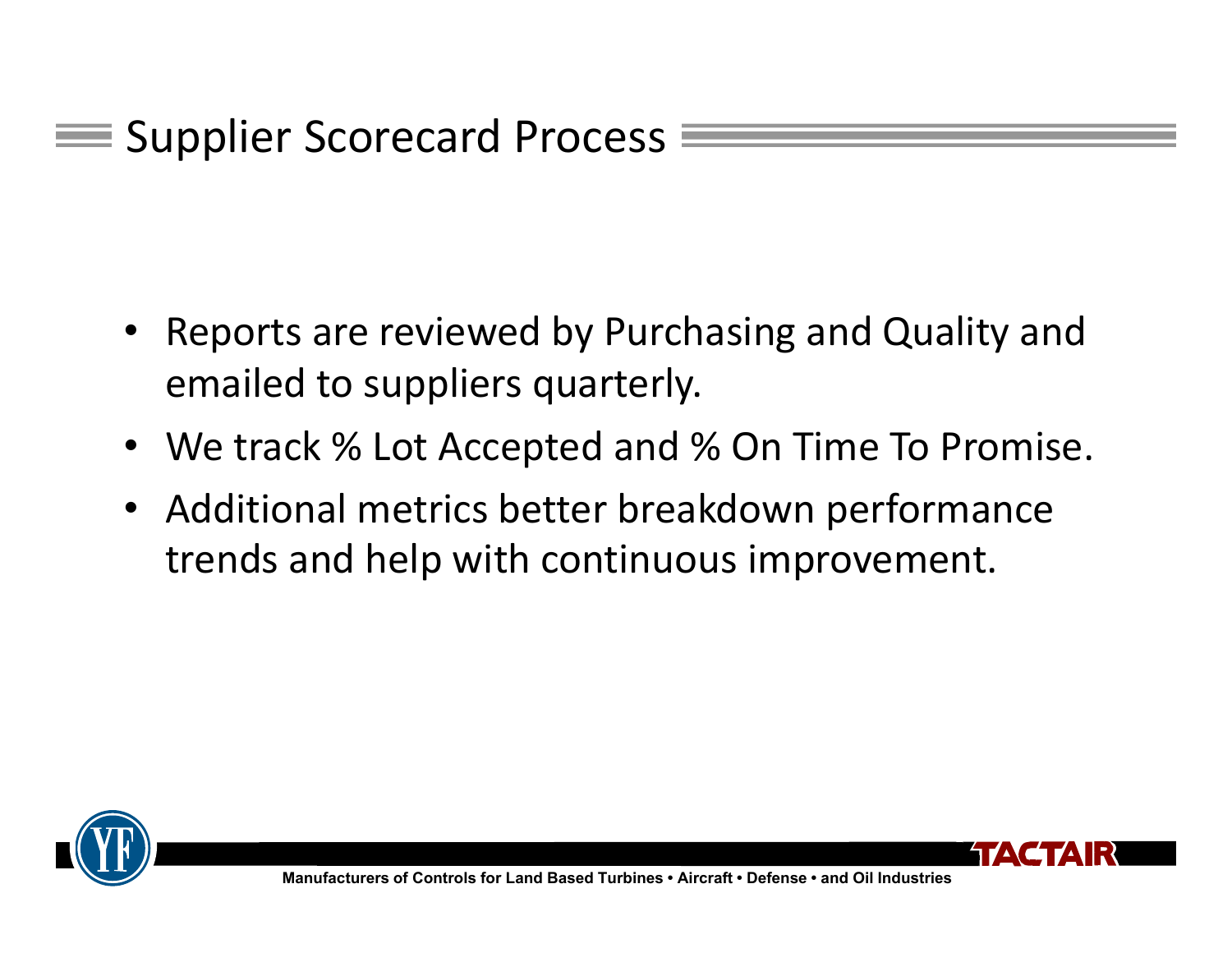#### Supplier Rating

- Supplier's overall rating is based upon their rolling average performance for 4 quarters for both quality and delivery.
- To achieve fully approved status Quality must be 98.5% or greater and Delivery must be 97 % or greater. Some categories of products or long term agreements have higher performance requirements that will be listed on your scorecard.
- Suppliers whose status is restricted (below 90 in Quality and below 85 for Delivery) won't be considered for new parts without management approval.
- •Our supply base is grouped into ~40 different categories.

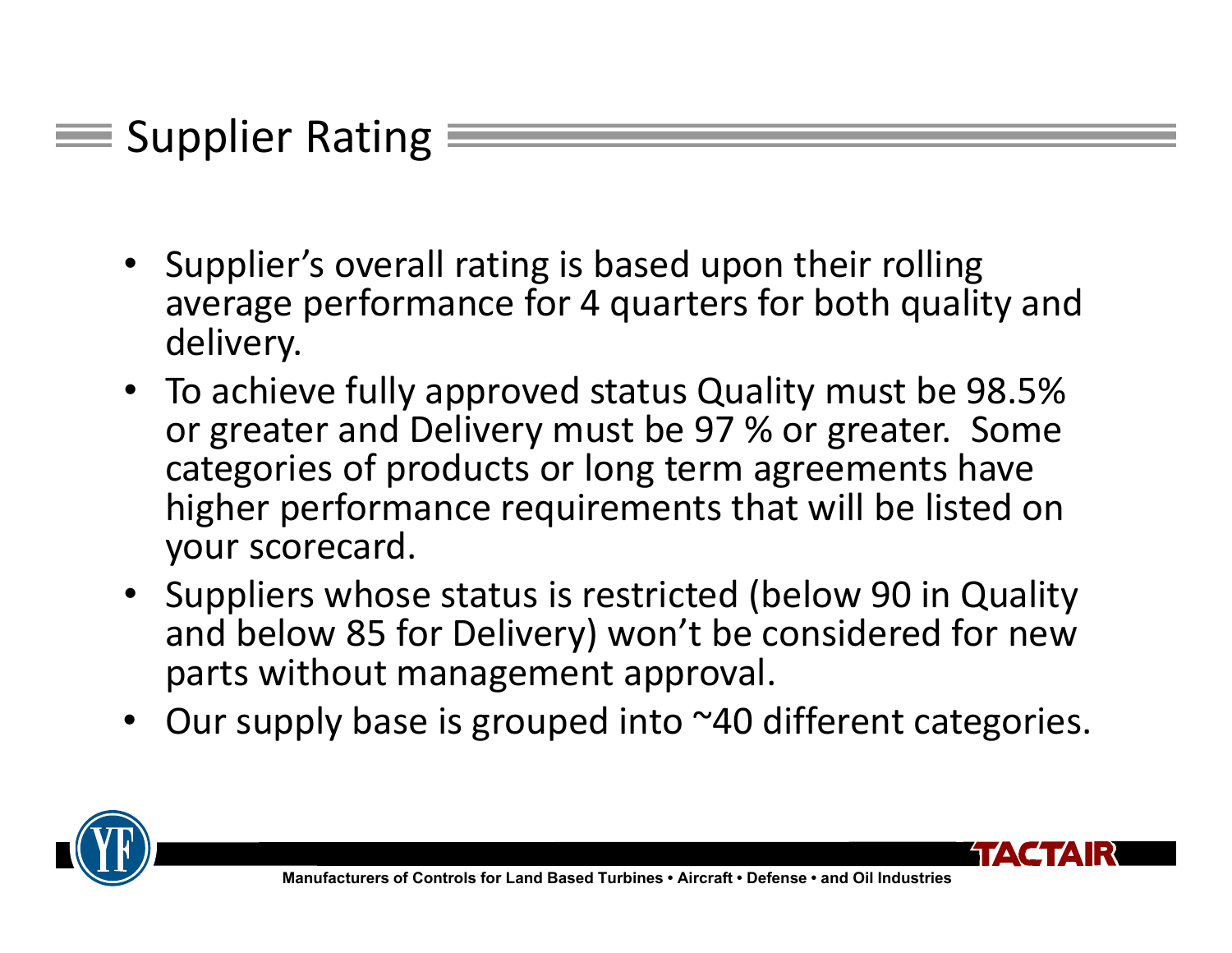#### Quality

- Percent Lot Accepted is our primary quality metric.
- • Your performance for the last 4 Quarters and the rolling average is listed.
- All issues count in this metric.
	- –We do not distinguish between major and minor.
	- – A "minor dimensional issue" could have major business or safety consequences.
- The Detail report lists all the rejections for the 4 quarters. It also tracks CAR due dates, response date and date closed.
- SCRs (formerly SDWRs) are not included in % Lot Accepted, but are tracked separately for visibility. A detail report is also provided.

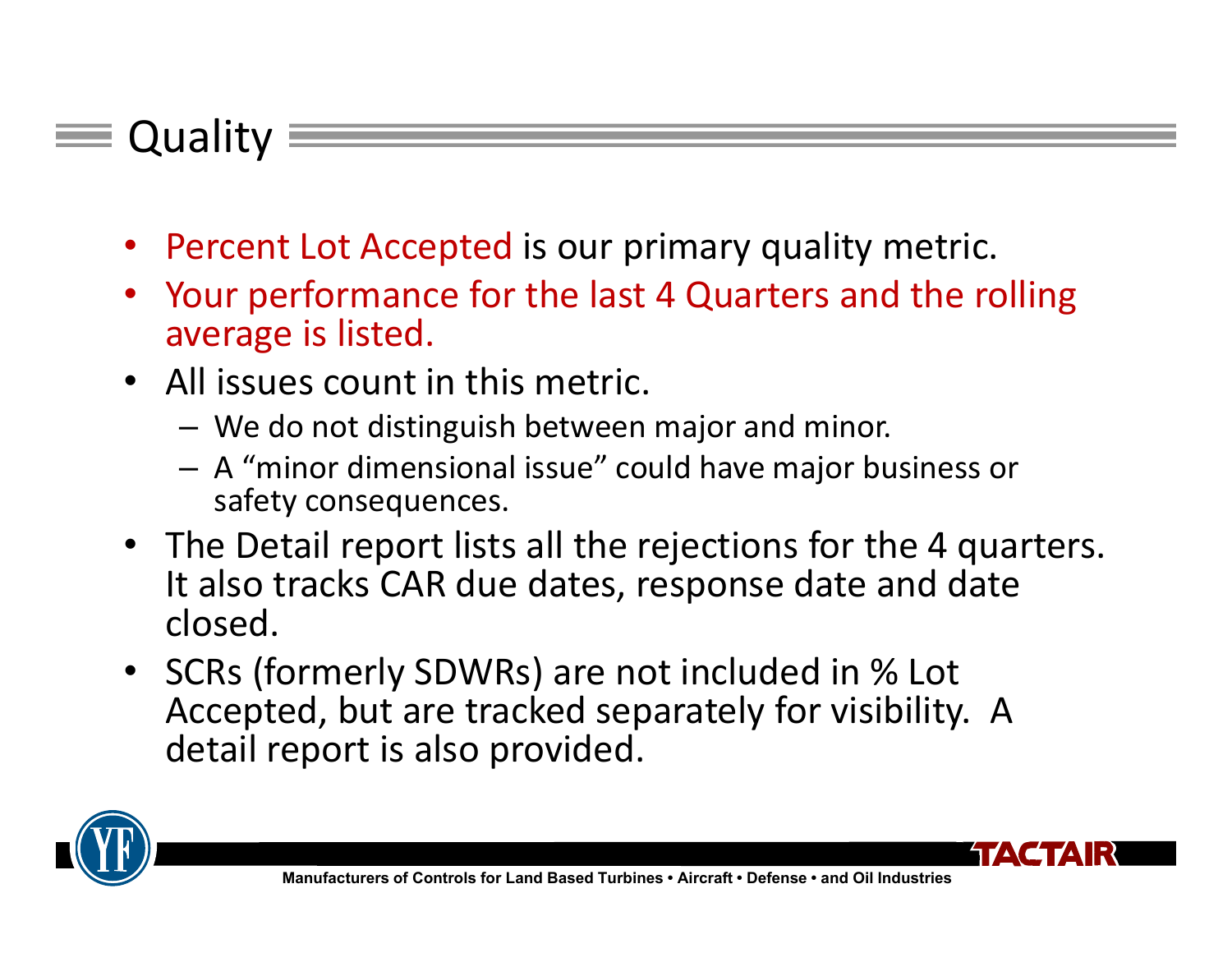#### Quality –DMRs  $\equiv$ and i

• We group DMRs into different defect categories to help us identify and address systemic issues.

| Count                      |
|----------------------------|
| Damage                     |
| <b>Dimensional</b>         |
| <b>Does Not Function</b>   |
| <b>Identification</b>      |
| <b>Material</b>            |
| Processing                 |
| Paperwork                  |
| <b>Unapproved Supplier</b> |
| Other                      |

**TAG** 



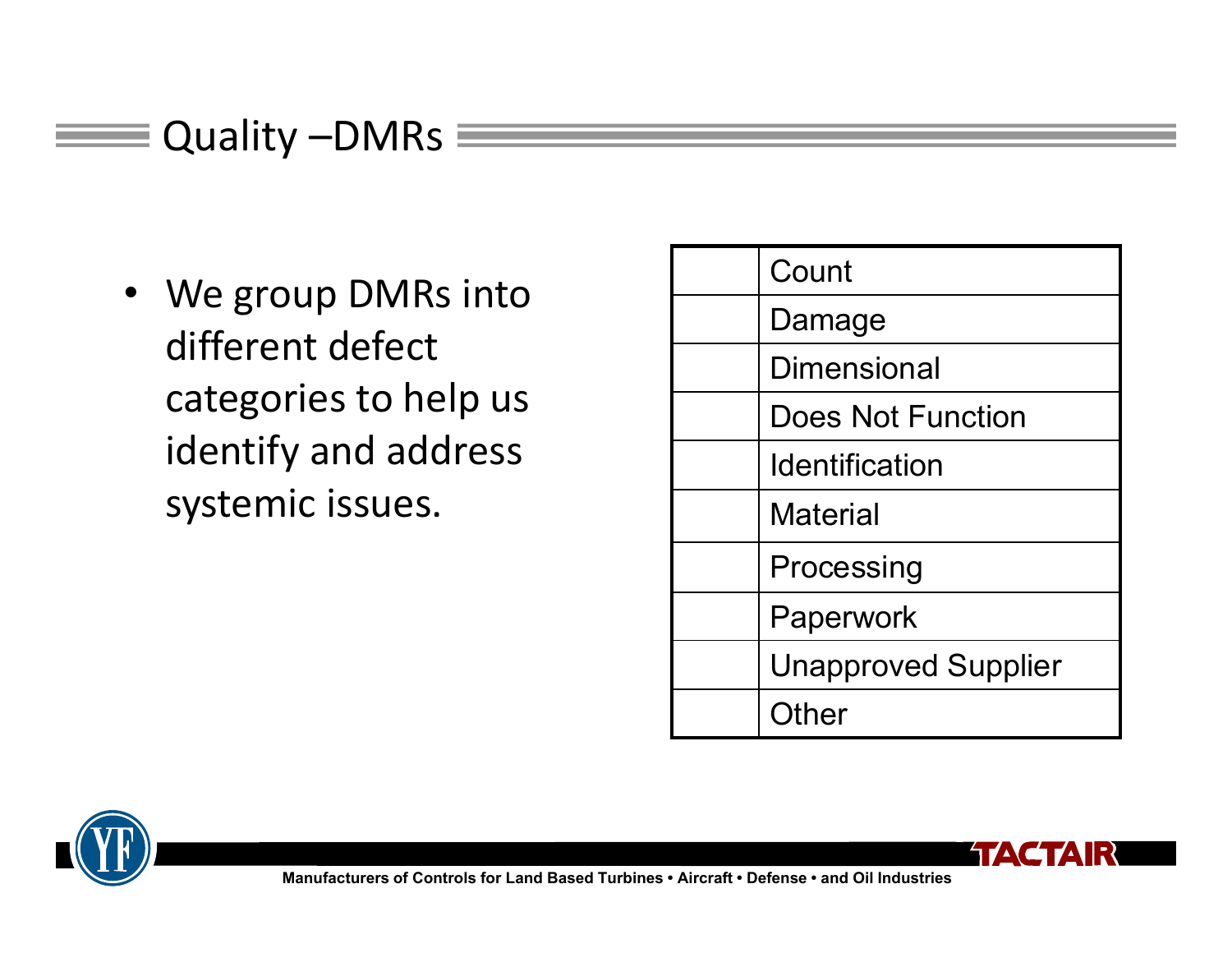#### Quality – SCRs

- • Number of SCRs (formerly SDWRs) submitted and approved are shown for visibility.
- $\bullet$  SCRs are a communication tool.
	- Note drawing exceptions during the quoting phase, rather than using an SCR.
	- If issues are discovered later or arise during manufacture, a SCR form must be sent to your buyer and approved BEFORE shipping parts.
	- SCR are applicable only to the parts on the referenced PO and an approved copy must accompany the shipment.
	- SCR root cause and corrective action must be long term and verifiable.
	- SCR submittal should be an exception, not the rule.

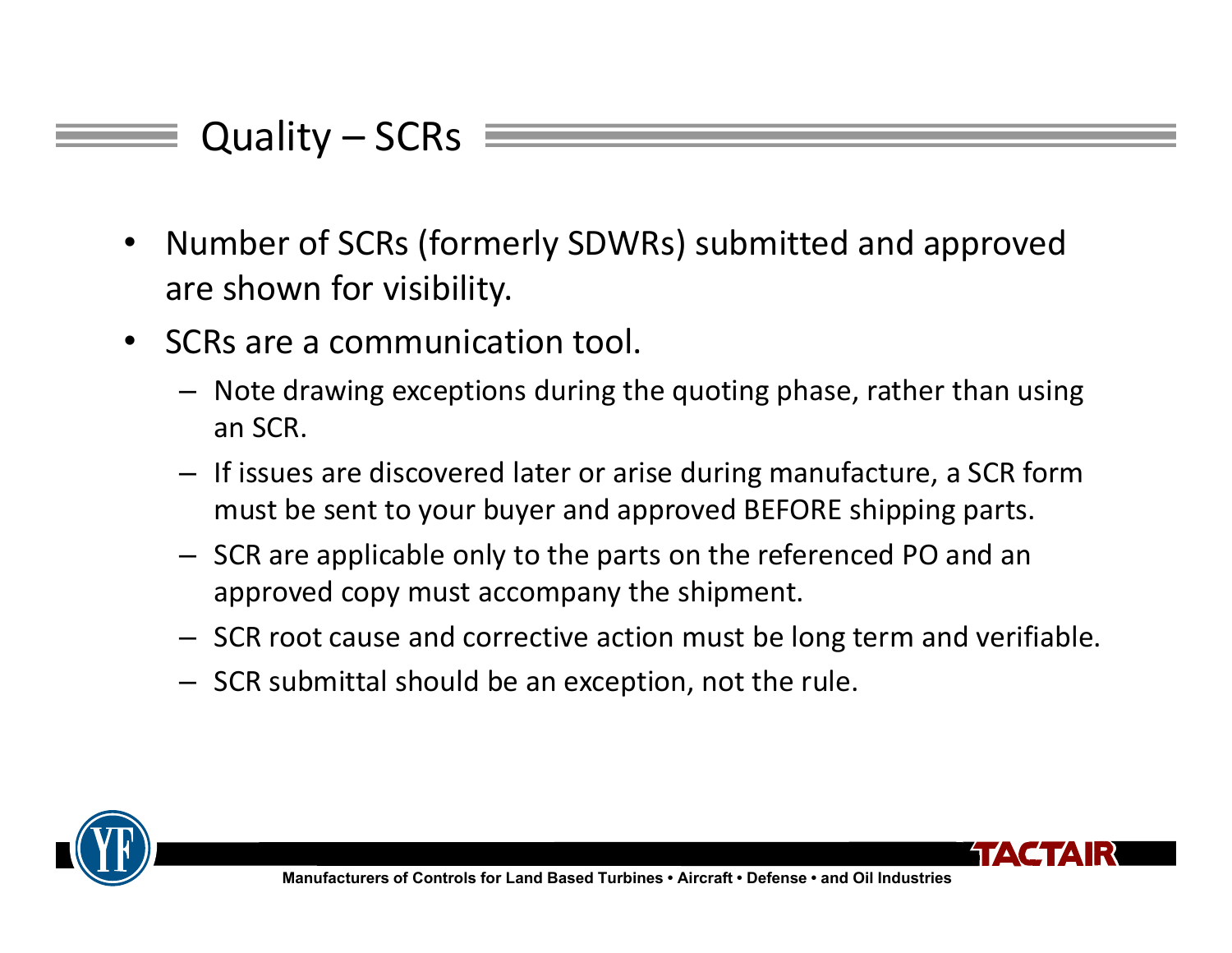#### Quality – Quality Operating System Level

- • Rating based on available information: We will update after receiving latest quality surveys.
- • We are looking to see continuous improvement programs in action on our parts.

| А | ISO/AS certified (or NADCAP for<br>processing), including continual<br>improvement programs such as 6 Sigma,<br>Lean, or ACE implemented, Excellent<br>testing, advanced inspection, poka yoke<br>capability              |
|---|---------------------------------------------------------------------------------------------------------------------------------------------------------------------------------------------------------------------------|
| B | ISO/AS compliant (or NADCAP compliant<br>for processing) with major customers.<br>Continuous improvement programs such<br>as 6 sigma, Lean, or ACE planned, some<br>testing, advanced inspection, poka yoke<br>capability |
|   | ISO/AS compliant (or NADCAP compliant<br>for processing) with major customers                                                                                                                                             |
|   | Restricted use or limited quality approval                                                                                                                                                                                |
| F | Not approved quality system                                                                                                                                                                                               |



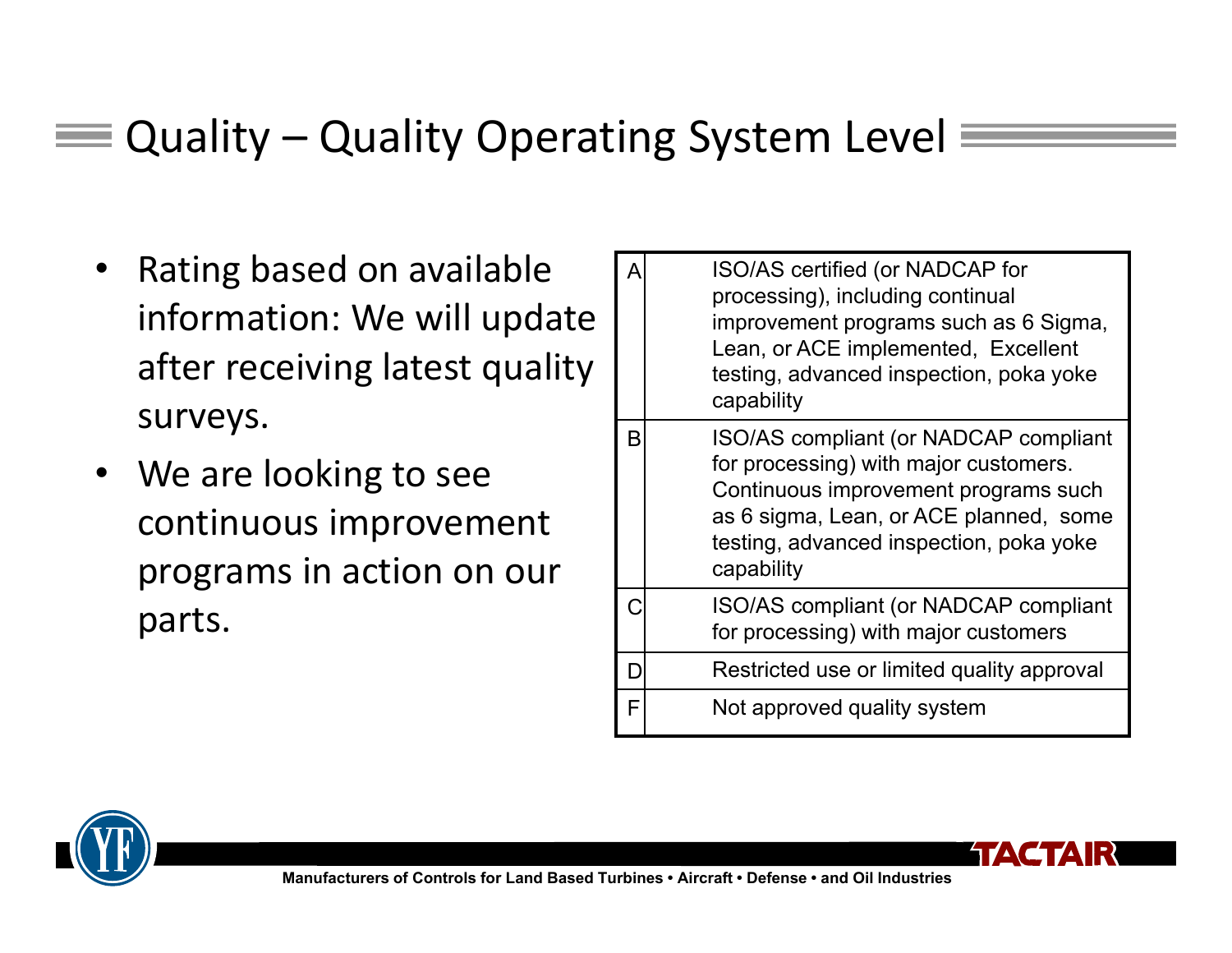#### $\equiv$  Delivery

- •Percent On‐time To Promise is our primary delivery metric.
- •Your performance for the last 4 Quarters and the rolling average is listed.
- •We measure OTD to your original promise date and or acknowledgement.
- •We only change the promise date for Tactair/Y&F issues (we fail to provide material on-time, SCR response delay for on-<br>time parts, drawing issues, and expediting of other parts).
- $\bullet$ The detail report lists all late orders but only those that are 3 working days late or greater impact your delivery score. If you ship separate lots each lot is counted.
- We do not double penalize you for rejected parts.
- We want to understand the reasons behind late deliveries to improve this metric.



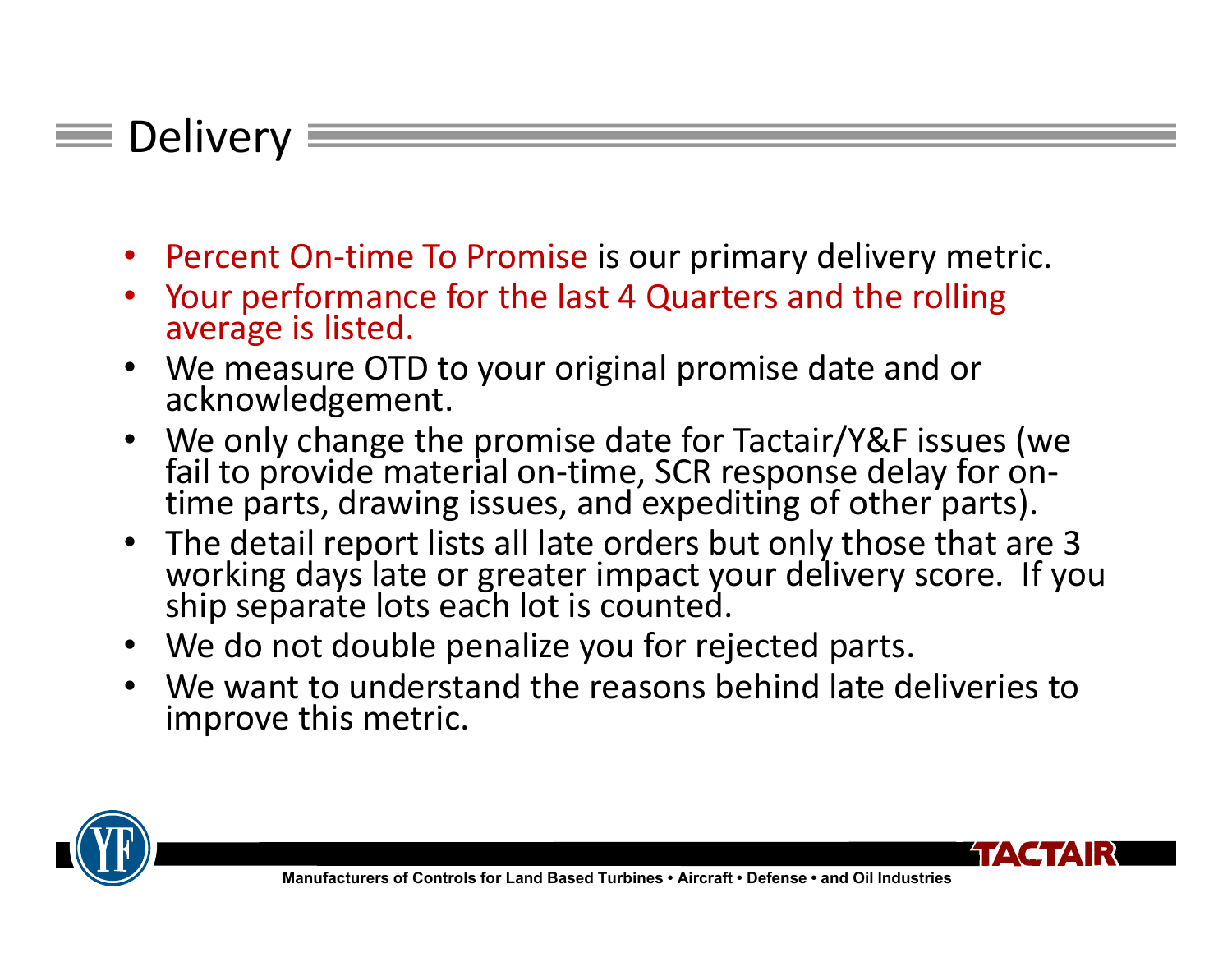```
\equiv Delivery – Gated Parts \equiv
```
- • Gated parts are critical delivery parts usually the longest lead‐time parts in an assembly.
- We will work with you to reduce your standard lead‐ time for these parts.
- Special lead‐times are set up and will be noted on our purchase orders and referenced on this detail report.
- Reduced lead-times will allow us to quote shorter assembly lead‐times to our customers.

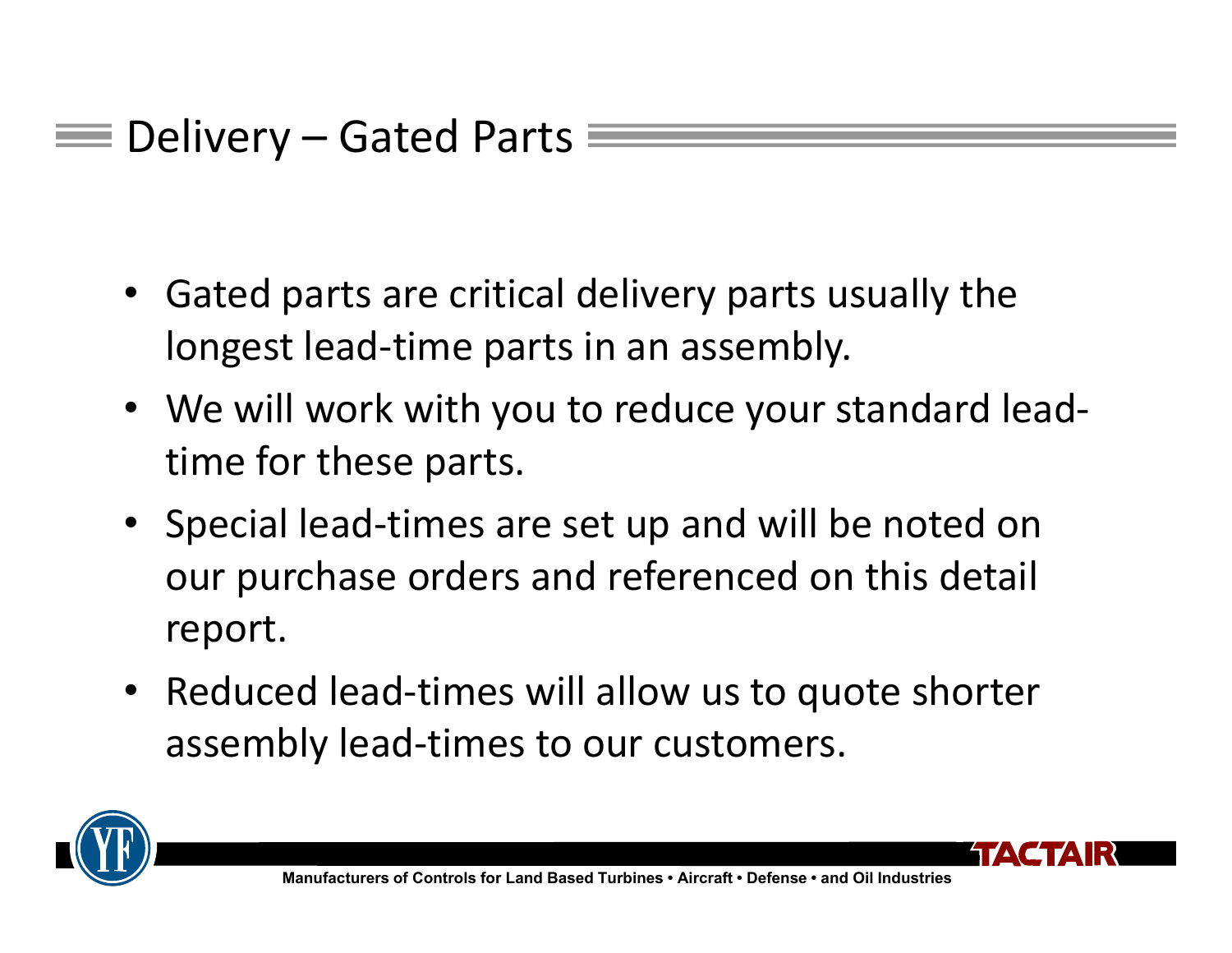#### $\equiv$  Flexibility  $\equiv$

Our Auto‐email Open Order status reports are sent weekly. Your prompt return is critical to our production planning. E‐mail your response to purchasing@tactair.com or purchasing@yf.com and copy your buyer. We track your response by percent received.

We rate responsiveness as a team subjectively. We are sharing this feedback with you for continuous improvement.

- 10 pts Returns phone calls/e-mails promptly
- 10 pts Proactive on potential issues
- 10 pts Quick quote turn-around, proactive for new business
- 10 pts CAR response
- 10 pts Q survey/annual review response

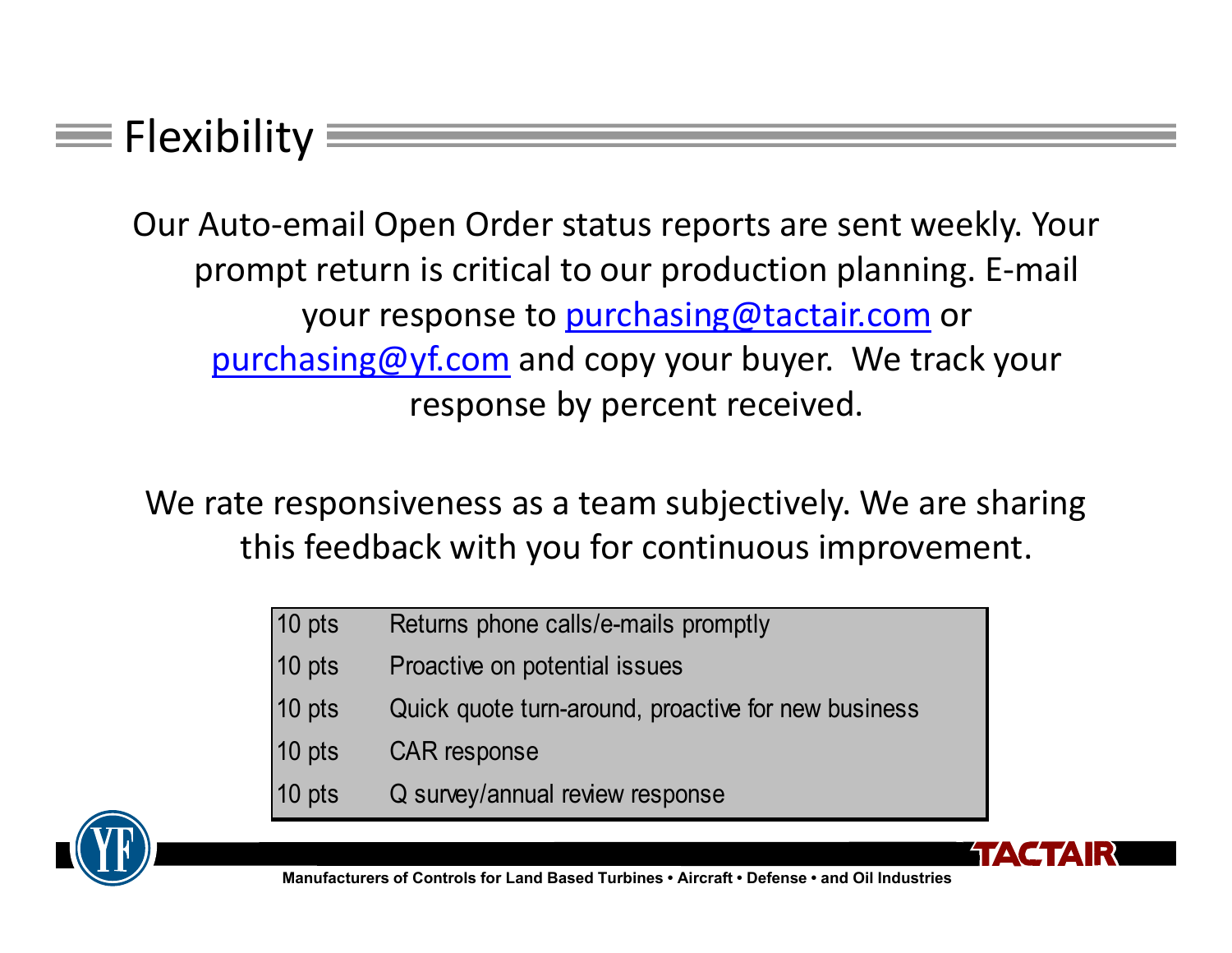#### $\equiv$  Business Status

- We include spend for the last 2 years and current year YTD.
- Manufacturing Capability assessment is based on machine lists and visit reviews.
- Development Plan includes your future plans and the type of product and level of support that we will expect.
- Quality, Delivery and Responsiveness plans are for actions to improve your performance.



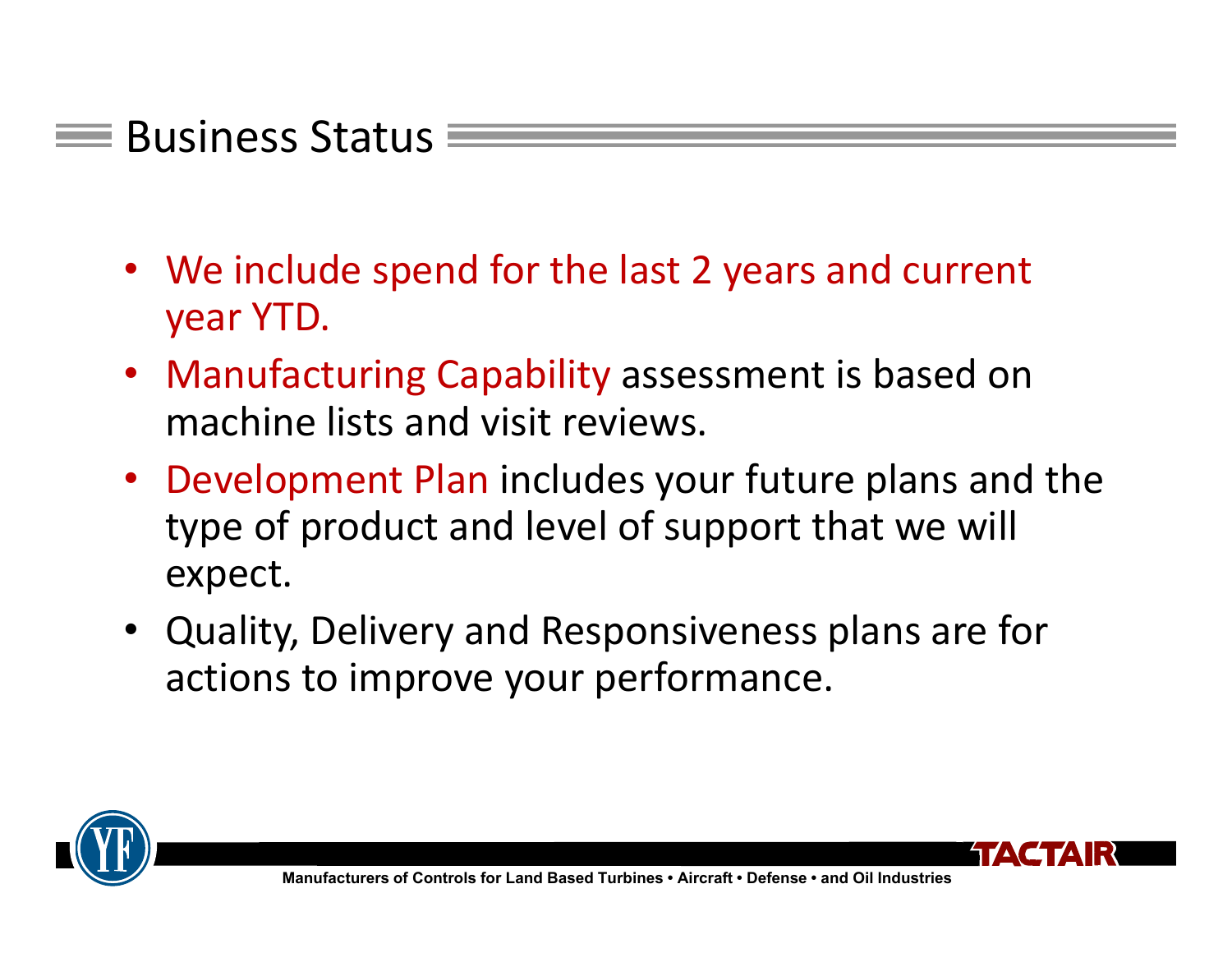#### $\equiv$  Scorecard Response Expected from Supplier  $\equiv$

- Review data thoroughly.
- Contact your buyer with any questions.
- If your overall status is restricted you need to provide us feedback for any issues that occurred in the current quarter: reasons for late deliveries and quality issues and advise any internal prevention measures implemented to prevent reoccurrences.
- Provide updates to your buyer within 2 weeks of receipt. Also include updates on current lead‐times, capacity and company personnel changes.
- Show continual improvement in performance results.